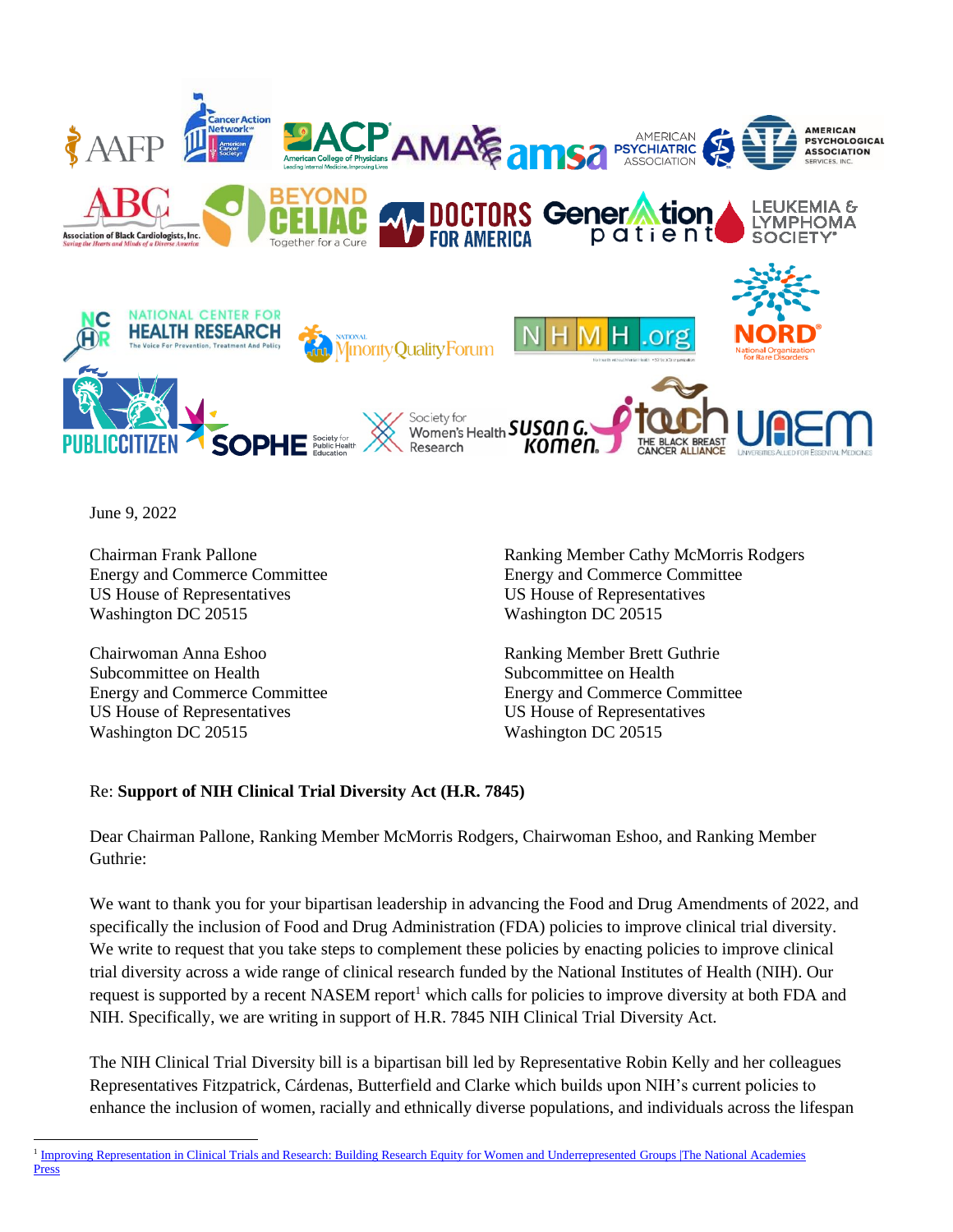in all NIH funded clinical trials. This bill also provides a framework for NIH to work with sponsors so they can meet their diversity goals, ensuring that NIH sponsored clinical research achieves its goal of developing treatments and interventions to address diseases and conditions with the best possible science.

Although clinical trials test the treatments that everyone takes, trial sponsors do not test those potentially promising treatments on everyone equally. Despite making up 14% of the population of the United States, less than 3% of all clinical trial participants are Black. <sup>2</sup> That small percentage becomes even more disconcerting when you consider the disproportionate burden of certain diseases. For example, Triple-Negative Breast Cancer (TNBC) is a particularly aggressive kind of breast cancer associated with more advanced stages of disease as well as high rates of relapse, metastasis, and mortality.<sup>3</sup> Not only do Black women have a 3x higher odds of being diagnosed with TNBC, they also have a higher incidence overall, which means that there are simply more Black TNBC patients than any other ethnicity or racial group.<sup>4</sup> And yet, most TNBC treatments were trialed on middle-aged white women with early-stage breast cancer. 5

In fact, results of a recent survey presented at the American Society of Clinical Oncology's meeting showed that most Black women with diagnosed metastatic breast cancer do not get enrolled into clinical trials and just 40% of Black respondents reported being offered a trial. This is despite over 80% answering that they would consider joining a trial had they known about one. 6

Similarly, Alzheimer's disease has been shown to have a disproportionate burden on Black and Hispanic populations with incidence rates estimated to be double among Black older adults and 1.5 times higher in Hispanic older adults compared to their older white counterparts. However, trials even as recently as last year failed to adequate enroll participants from these communities. In the pivotal clinical trials supporting FDA approval of aducanumab (Aduhelm), only 0.6% of participants identified as Black and 3% as Hispanic, while only 6 Black participants were randomized into the trial arm with the FDA approved treatment dose.<sup>7</sup>

As is, current medical research does not take into consideration the efficacy of new technologies across different age, sex, and racial and ethnic groups. We cannot know whether treatments work for indicated patients across age, sex, and racial and ethnic subpopulations unless they are tested in these varied subgroups. In order to test how drugs work on a wide range of people from all ages, sexes and racial and ethnic groups, we need more clinical trials that are more representative of the people most impacted by diseases.

While the health disparities seen in breast cancer and Alzheimer's disease are devastating, the same disparities exist across multiple disease states and diagnoses. We must take steps to hold clinical trial sponsors accountable and support their efforts to ensure that clinical trials include diverse participants who are reflective of the populations that are most impacted by specific diseases and conditions. To achieve this goal, the *NIH Clinical Trial Diversity Act* will*:*

<sup>&</sup>lt;sup>2</sup> [Disparity of Race Reporting and Representation in Clinical Trials Leading to Cancer Drug Approvals From 2008 to 2018 | Health](https://jamanetwork.com/journals/jamaoncology/fullarticle/2748395) Disparities | JAMA [Oncology | JAMA Network](https://jamanetwork.com/journals/jamaoncology/fullarticle/2748395)

<sup>3</sup> Aysola K, Desai A, Welch C, et al. Triple Negative Breast Cancer - An Overview. *Hereditary genetics: current research*. 2013;(Suppl 2): 001. <https://doi.org/10.4172/2161-1041.S2-001>

<sup>4</sup> McCarthy AM, Friebel-Klingner T, Ehsan S, et al. Relationship of established risk factors with breast cancer subtypes. *Cancer Med*. 2021;10:6456– 6467[. https://doi.org/10.1002/cam4.4158](https://doi.org/10.1002/cam4.4158)

<sup>&</sup>lt;sup>5</sup> 4. 2019 Drug Trials Snapshots Summary Report. U.S. Food & Drug Administration. [https://www.fda.gov/media/135337/download.](https://www.fda.gov/media/135337/download) Published 2019. Accessed July 21, 2021.

<sup>&</sup>lt;sup>6</sup> Chen, Angus. "[Many Black cancer](https://www.statnews.com/2022/06/06/black-cancer-patients-not-offered-access-to-clinical-trials/) patients say they aren't offered the chance at clinical trials, survey finds." Stat, 06 June 2022. Many Black cancer [patients not offered access to clinical trials, survey finds \(statnews.com\)](https://www.statnews.com/2022/06/06/black-cancer-patients-not-offered-access-to-clinical-trials/)

<sup>7</sup> Manly, J. Jennifer, Glymour, M. Maria. What the Aducanumab Approval Reveals About Alzheimer Disease Research. *Jama Neurology.* 2021; 78(11):1205-1306. doi:10.1001/jamaneurol.2021.3404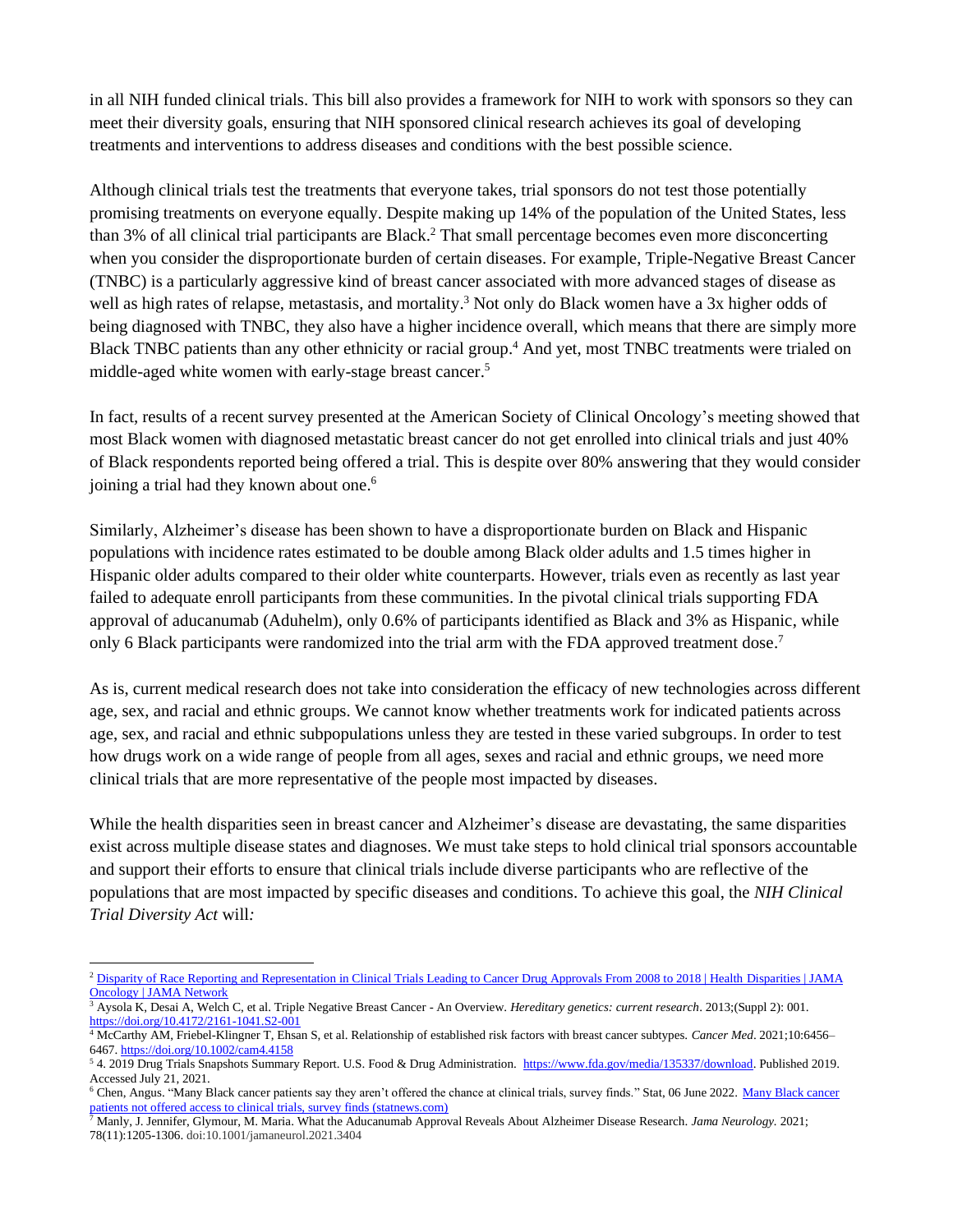- Require NIH to work with clinical trial sponsors to develop clear and measurable recruitment and retention goals based on disease/condition prevalence as well as a rationale for specified goals and a recruitment plan
- Ensure the availability of less burdensome follow-ups during clinical trials (e.g., phone participation, weekend hours) to increase participation of underrepresented populations
- Launch a public awareness campaign across federal agencies related to research participation opportunities

We don't have the luxury of time—too many women and men of diverse racial and ethnic groups across all ages are dying every day at the hands of a medical system that does not have the science necessary to treat them. More than that, the COVID-19 pandemic has highlighted and magnified substantial health inequities that exist in our system, including screening delays that are conservatively projected to lead to an excess of 10,000 deaths from breast cancer and colorectal cancer over the next 10 years because of the pandemic. Diverse clinical research is one step towards closing the equity gap by ensuring that treatments consider the specific needs across a range of ages, races, ethnicities, and sexes.

While the provisions included in the Food and Drug Amendments Act of 2022 are an important step towards diversifying clinical trials, there is still a need for strengthening clinical trial diversity standards at the NIH. NIH funds a variety of clinical trials, including those that will not result in a drug/therapeutic submitted for approval at the FDA, such as trials that assess behavioral interventions for mental health and substance use disorders. Therefore, HR7845 NIH Clinical Trial Diversity Act is an essential part of ensuring that the wide spectrum of clinical trial research includes diverse participants.

## **We respectfully request that the Energy and Commerce Health Subcommittee include the HR7845 NIH Clinical Trial Diversity Act in a legislative hearing this summer.**

Thank you for the opportunity to express support for this bill. Feel free to reach out to any of the organizations below if you have questions.

Sincerely,

American Academy of Family Physicians American Cancer Society Cancer Action Network American College of Physicians American Medical Association American Psychiatric Association American Psychological Association American Medical Student Association Association of Black Cardiologists Beyond Celiac Doctors for America Generation Patient Leukemia & Lymphoma Society National Center for Health Research National Minority Quality Forum National Organization of Rare Diseases